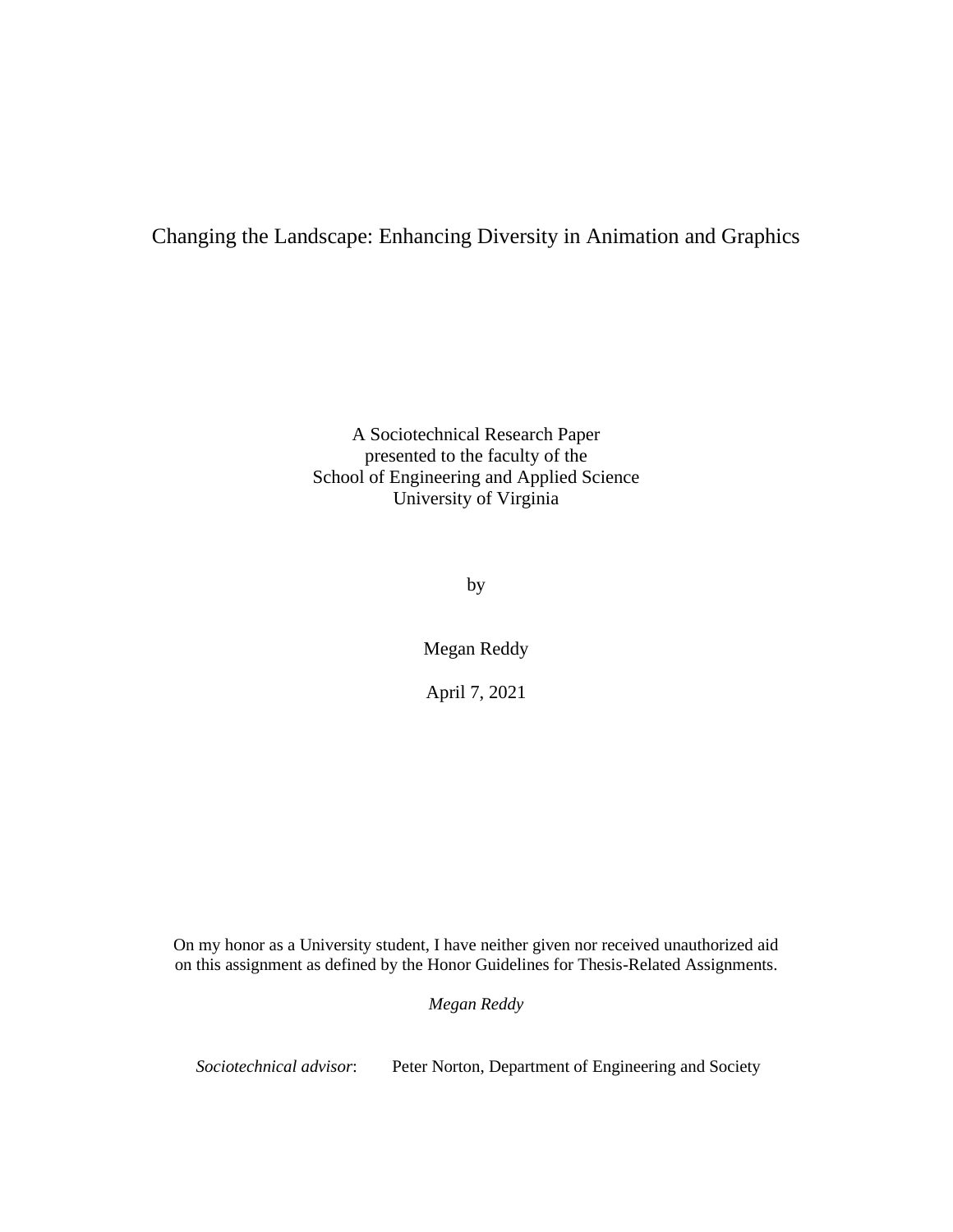#### **Changing the Landscape: Enhancing Diversity in Animation and Graphics**

Modern animation began as a hand-drawn medium often used in children's entertainment and practiced by a select few (Meyer, 2016). Over the past 30 years, computer graphics and internet technologies have made the animation process easier and faster, helping cement its place as a mainstream art form (Arora, 2018). Its widespread availability through television, phones, and computers has brought a diverse audience in terms of age, gender, ethnicity, and culture to the global animation scene (Osborne, 2013). Among modern industry professionals and audiences, many are demanding more diverse characters and storytelling to combat traditional norms upheld by studio giants and entertainment organizations. The animation and graphics communities are figuring out ways to enhance diversity in the creative process to visualize stories that better reflect the modern audience.

Creative spaces that are exclusive and unrepresentative tend to produce stories that overlook or caricature diverse cultures. Yalda Uhls, an adjunct professor of psychology at UCLA, warns that without a broader range of voices, "stories and characters will come across as stereotypical" to the modern audience (Wolpert, 2020). According to the Computing Research Association (CRA), diversity is an advantage on teams; when the team has diverse ways to "perceive and solve problems," it is less likely to "miss a critical perspective" (2017). By empowering diverse creatives early in the process, providing them with the resources, tools, and guidance to succeed, diversity advocates can promote change. They can compel animation companies to improve hiring practices and recognize talent working behind the scenes, thereby fostering a more representative pool of storytellers.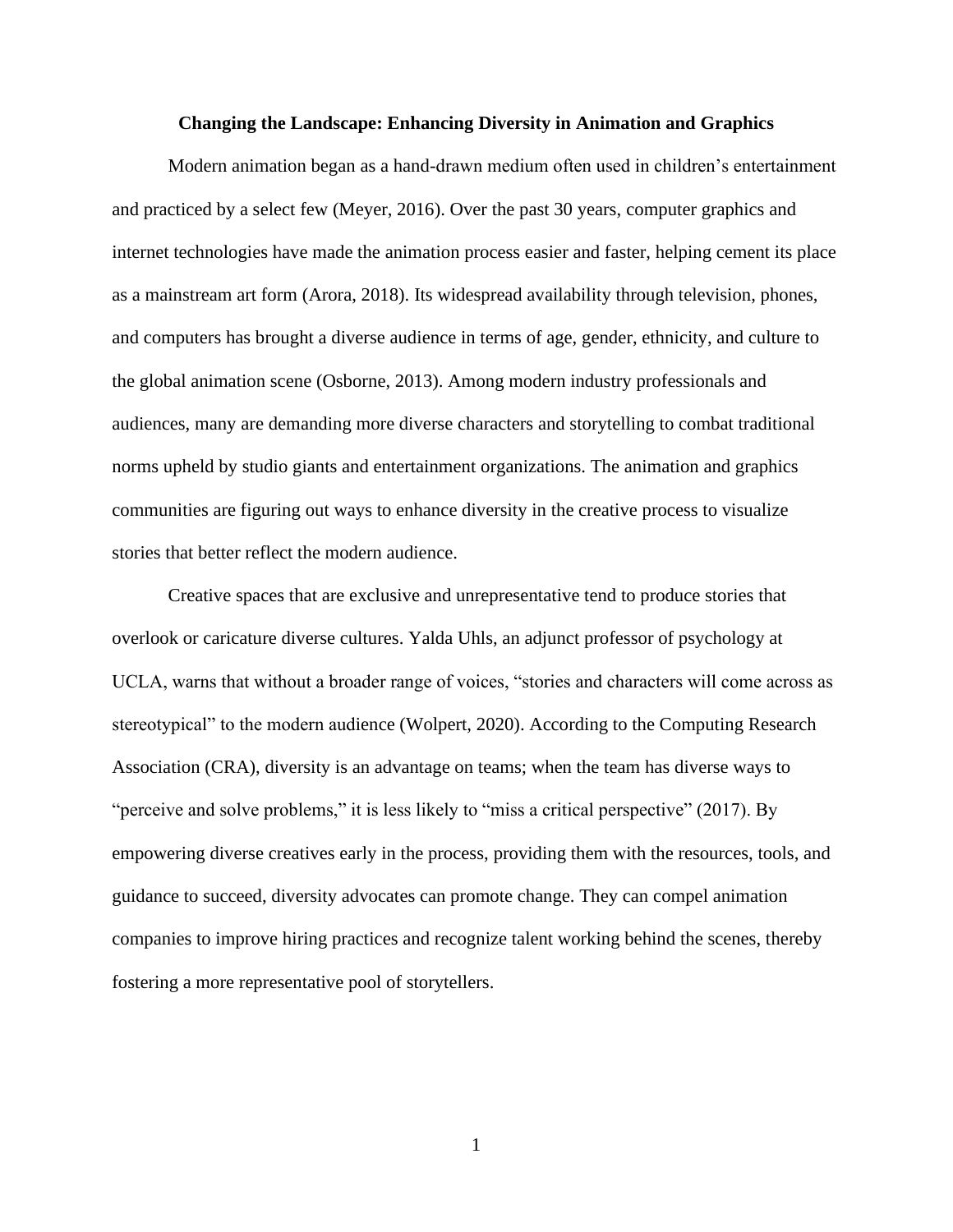### **Review of Research**

Media researchers have addressed the importance of representation onscreen. According to Sandlin and Garlen (2017), Disney and other sources of cultural influence shape conceptions of "gender, sexuality, race, class, ethnicity, and childhood." Because many children and young adults respond to onscreen characters, disparaging portrayals or omissions of characters like them may diminish their self-esteem (Dobrow et al., 2018). Murrar and Brauer (2018) argue that entertainment education is effective in reducing prejudice. Participants that viewed shows with a diverse cast were less subject to "implicit and explicit measures of prejudice" than those that viewed shows with an all-White cast. Murrar and Brauer assert that "media consumers develop parasocial relationships with characters," causing viewers "to like, to understand, to feel similar to, and to feel more connected to members of the outgroup." Jenson (1992) discusses similar effects in the field of fandom studies. Passionate fans are often categorized as dangerous "others" in comparison to normal "people like us," which includes students, professors, and social critics. She explains that if "we associate ourselves with those 'others,'" we are less likely to "succumb to elitism and reductionism." Applying Jenson's theory to animation and graphics can explain the real-life importance of diverse characters, stories, and styles. Not only does representation in animation impact the viewer's sense of self, but also reduces hostility between different social groups.

Studies on team-effectiveness discuss how diversity can eliminate the "us vs. them" mentality in the workplace. Edmondson and Roloff (2009) contend that teams need "psychological safety," or "a climate in which people feel free to express work-relevant thoughts and feelings." Diversity fosters psychological safety by preventing team members from perceiving that they belong to an outgroup. Paulus et al. (2016) warn that "perceived intergroup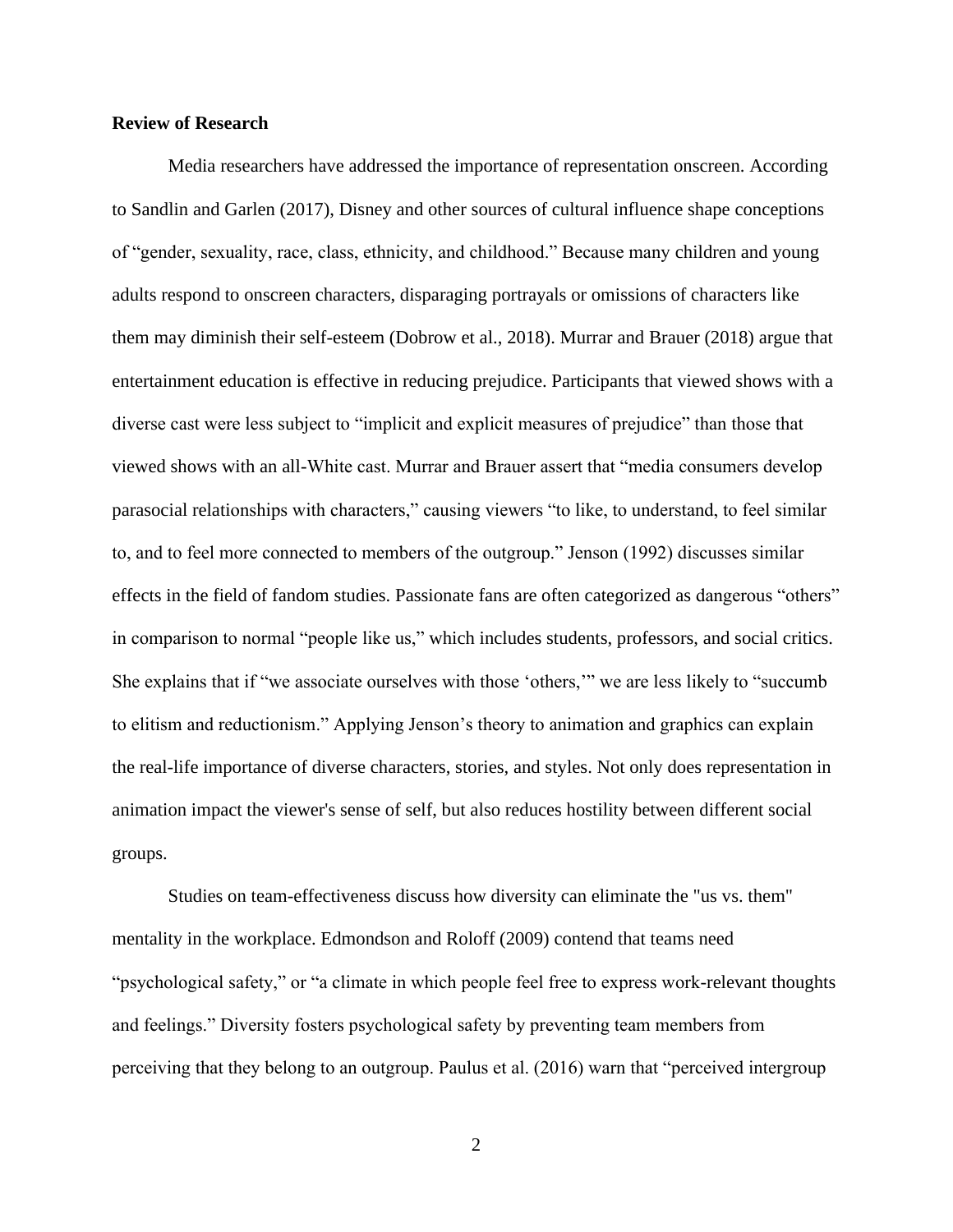differences" can negatively impact culturally diverse teams. Without positive shared experiences, team members will feel less inclined to share unique perspectives and generate new ideas.

Several studies have investigated common inclusion strategies in fields with poor workplace diversity. Tsui (2007) reviews STEM strategies, including mentoring, career counseling, workshops, seminars, and curriculum reform. Smith et al. (2018) note that in film, inclusion riders, target inclusion goals, and policy reform can promote enduring change. Hunt et al. (2019) propose a M.E.A.N.S. model of essential diversity practices for Hollywood. This includes modernizing one's worldview, casting a wider net for hiring, amplifying marginalized voices, normalizing compensation practices, and creating incentives for diversity and inclusion. Sands (2020) discusses the importance of providing access to relationships and highlighting talent through film festivals, showcases, and art databases. None of these studies, however, explain techniques in the context of animation and graphics. They also do not discuss external pressures from fans and advocacy groups as forces of change. Jernigan and Wright (1996) discuss mass media as a tool for social advocacy, describing it as a resource to "promote healthier public policies and environments." Szekeres et al. (2020) describe the impact of #MeToo and how it reduced "dismissal of sexual assault" in the United States. Both studies reveal how social groups can enact change through a collective movement. Animation fans and advocacy groups demonstrate the same phenomenon. Their opinions and persisted pressures can change the mentality of large media companies and encourage reformative action.

Researchers have reviewed contributing factors to effective strategies. According to Lewis et al. (2019), cultural change is important and possible. When workplaces meet underrepresented groups' "varying levels of communal values," promote interaction between different groups, educate employees about institutional biases, and use language sensitive to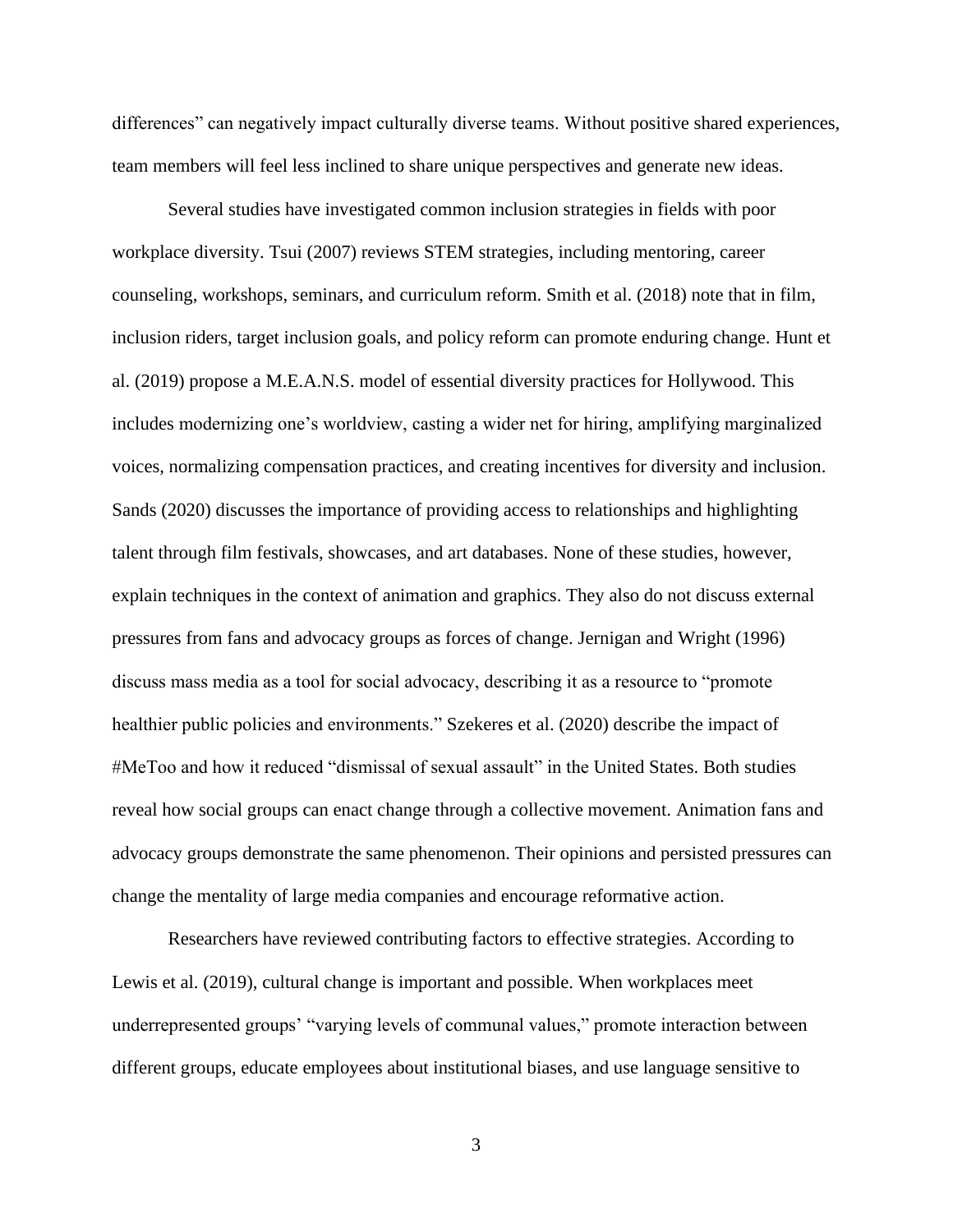everyone's needs, they can foster a sense of belonging. Tsui (2007) adds that many underrepresented groups do well under initiatives that emphasize "real-life applications" and community contributions. Smith et al. (2019) note that female animators often lack a sense of belonging in a male-dominated workplace culture, and suggest that community-building and camaraderie are important to their careers. Sands (2020) argues that successful entertainment initiatives should improve work environments. By hiring underrepresented groups and highlighting incremental change, workplaces create a positive outlook for the future. Although these studies focus on evaluating initiatives, researchers identify common diversity techniques that may be applied in the animation and graphics industry.

## **Preparation for the Industry**

#### *Educational Resources*

Advocates hope to attract diverse individuals to the animation and graphics community through educational resources. Some groups stress the importance of spreading conceptual and technical knowledge to a wider group of people. At its annual computer graphics conferences, ACM SIGGRAPH promotes "awareness, education and resources," releasing over 250 hours of content that includes research papers, courses, and talks. The conference committee claims these build "cultural awareness, knowledge, and educational enrichment for members" (ACM SIGGRAPH, 2020). The Academy Software Foundation (ASWF) promotes collaborative opensource development in the animation and VFX communities, striving to "break down racial, gender, and corporate barriers to unite people around a shared goal" (2020). Women in Animation (WIA) runs a scholarship program to "further the academic efforts" of animation college students. The program distributes software packages from renown industry partners such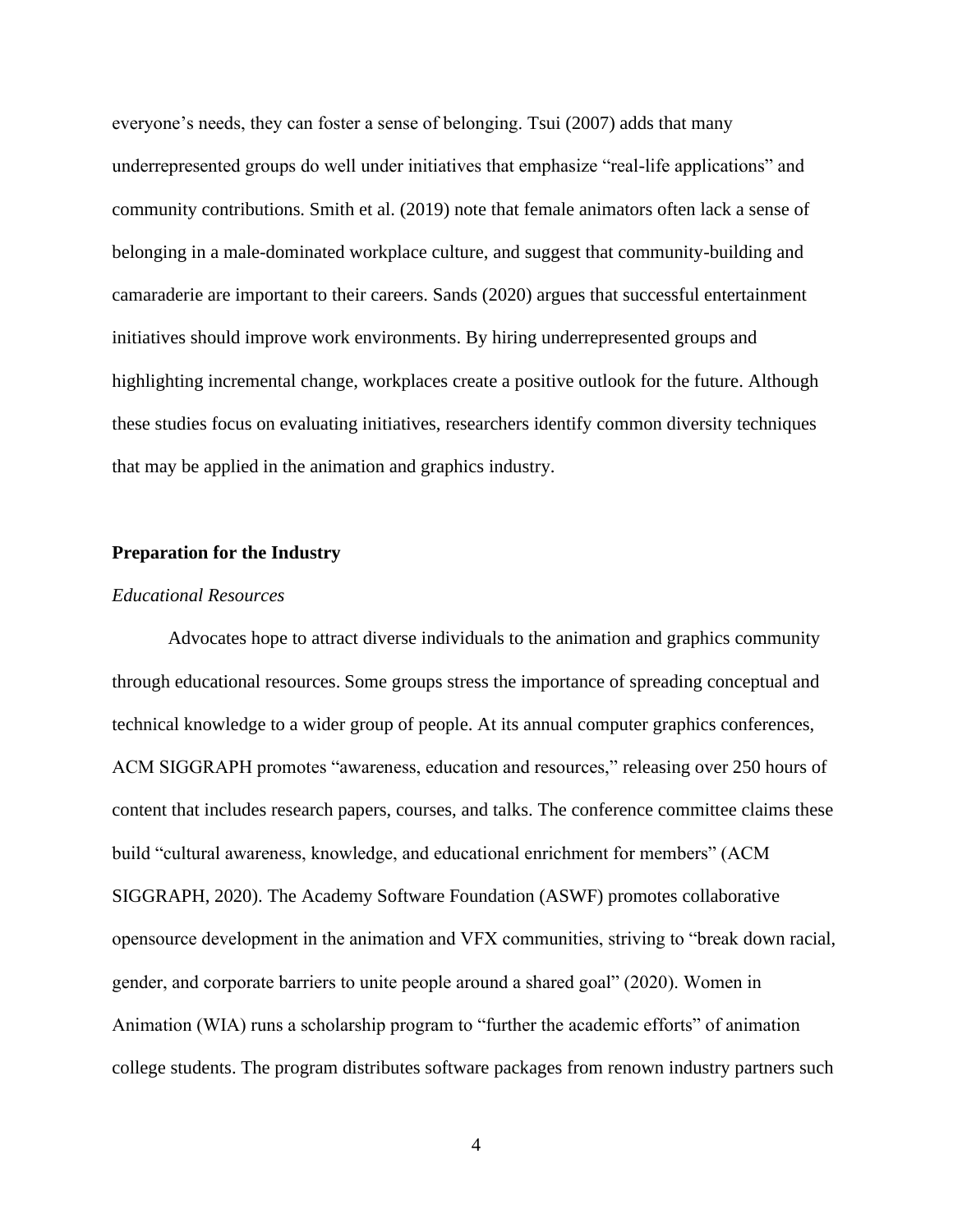as Autodesk, Toon Boom, and Unity, who support helping female animators "gain employable skills" and experience with 3D tools (WIA, n.d.). By releasing these resources, professional organizations and groups equip a wider variety of people with the training and knowledge to succeed in the field.

Other groups aim to explain the industry and build a pathway for interested individuals. Black N' Animated is a podcast that strives to "educate, inform, and inspire black artists pursuing careers in animation" by spotlighting black creatives and their journeys into the field (n.d.). One fan organized a Twitter thread about industry groups and business workshops, arguing that the "animation industry needs more diversity" (Juwono, 2020). With more information about available opportunities and hiring practices, diverse individuals can better navigate the job search process and overcome gatekeeping mechanisms in the entertainment industry.

## *Tools and Training*

Many professionals claim that the design and nature of 3D tools themselves can facilitate diversity in the creative process. For the past two decades, artists and professionals have pushed to add support for stylized art into modern software. Sugano Yoshinori, a former CG director at Japan's Studio Ghibli, observes that 3D visuals have tended towards "seamless reality." He believes that computer graphics should instead "facilitate interpretation" and aid in the "symbolization of the world" achieved by traditional art (Yoshinori, 1999). Pixar recently released RenderMan 24, a rendering software that pairs photorealistic technology with stylized looks. RenderMan developers claim that the fusion of techniques offers "new opportunities for storytellers" (Sisson, 2020). Prague tech company Secret Weapons introduced EbSynth, a "tool designed to automate rotoscopy in arbitrary styles." They hope that their algorithm "respects the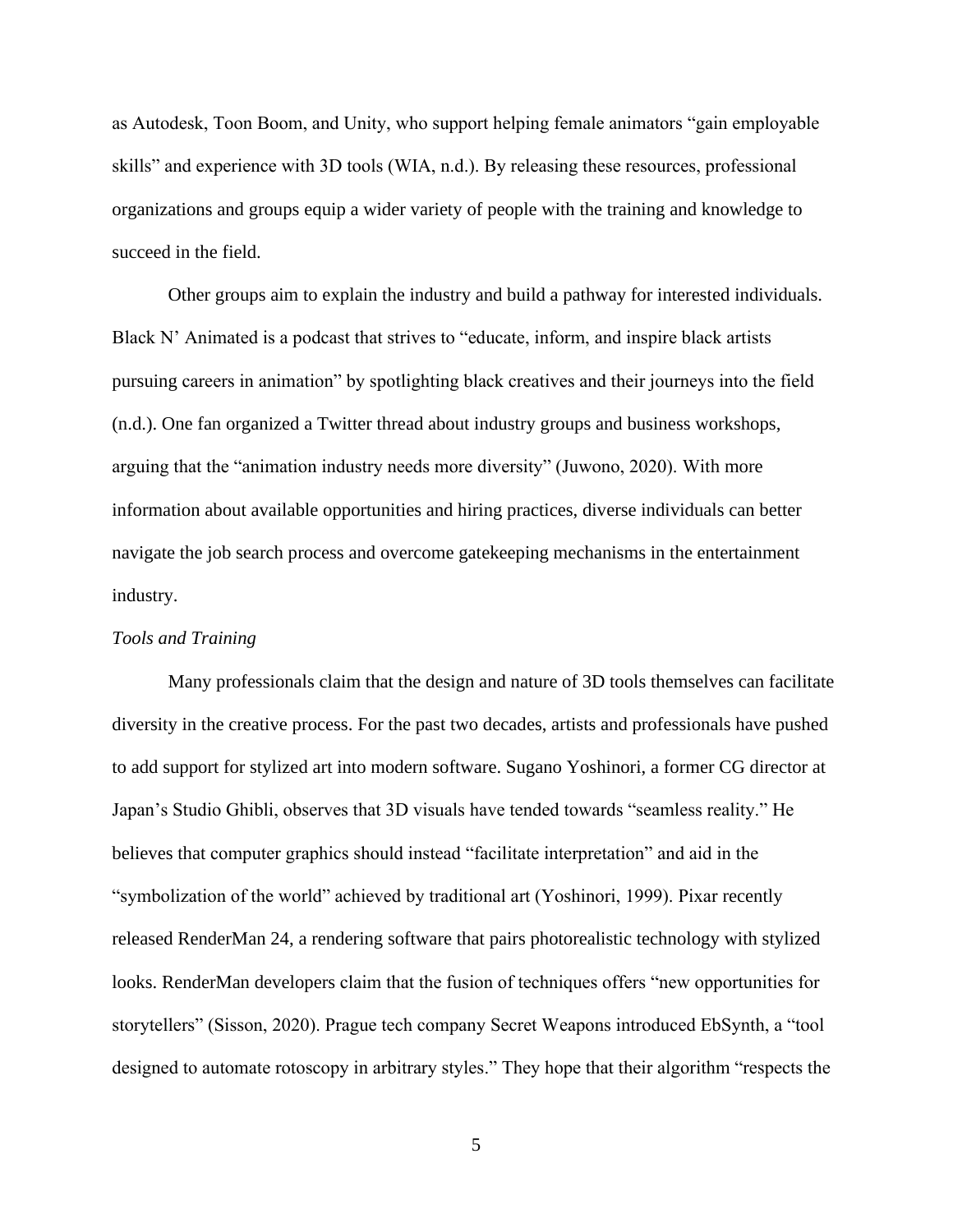artist's vision and preserves their style in all its details" (Sarto, 2020). Efforts to improve animation technology show that, in addition to educating artists about software, an animator's tools should adapt and reflect their novel techniques and experiences.

Professionals independently release content to help people navigate 3D tools and emerging technologies. Laura Price, a visual development artist in the animation industry, runs a YouTube channel where she regularly releases "drawing tutorials and art advice videos" (Price, n.d.). Mike Hermes runs a YouTube channel dedicated to "3D modeling, rigging and animation," emphasizing that he "will not charge money" for his tutorials and that they are "free and will always be" (Hermes, n.d.). Jim Mortensen, a supervising producer at Nickelodeon Animation, compiled a 50-page storyboarding packet with "moderate-to-advanced topics" that is "pay-whatyou-want." He plans to donate all proceeds to Inner-City Arts, a learning center in LA where "teaching artists help children unlock their creative potential" (Mortensen, 2018; Inner-City Arts, n.d.). By releasing content on widely accessible platforms such as YouTube and Twitter, the animation and graphics communities can reach a larger group of people. Considering the high cost of graphics and animation tools, free training and resources can alleviate many of the economic barriers that individuals face when entering the community.

## *Mentorship*

Advocates argue that mentorship is essential to providing the connections and relationships needed to succeed in the industry. Women in Animation, with a goal of gender parity in animation by 2025, runs a biannual mentorship program that pairs mentees with animation leaders (WIA, n.d.-a). They believe the program will cultivate a professional network and "create industry access and opportunities" for mentees (WIA, n.d.-b). Media companies offer mentorship through internships and workshops, one example being WarnerMedia's Access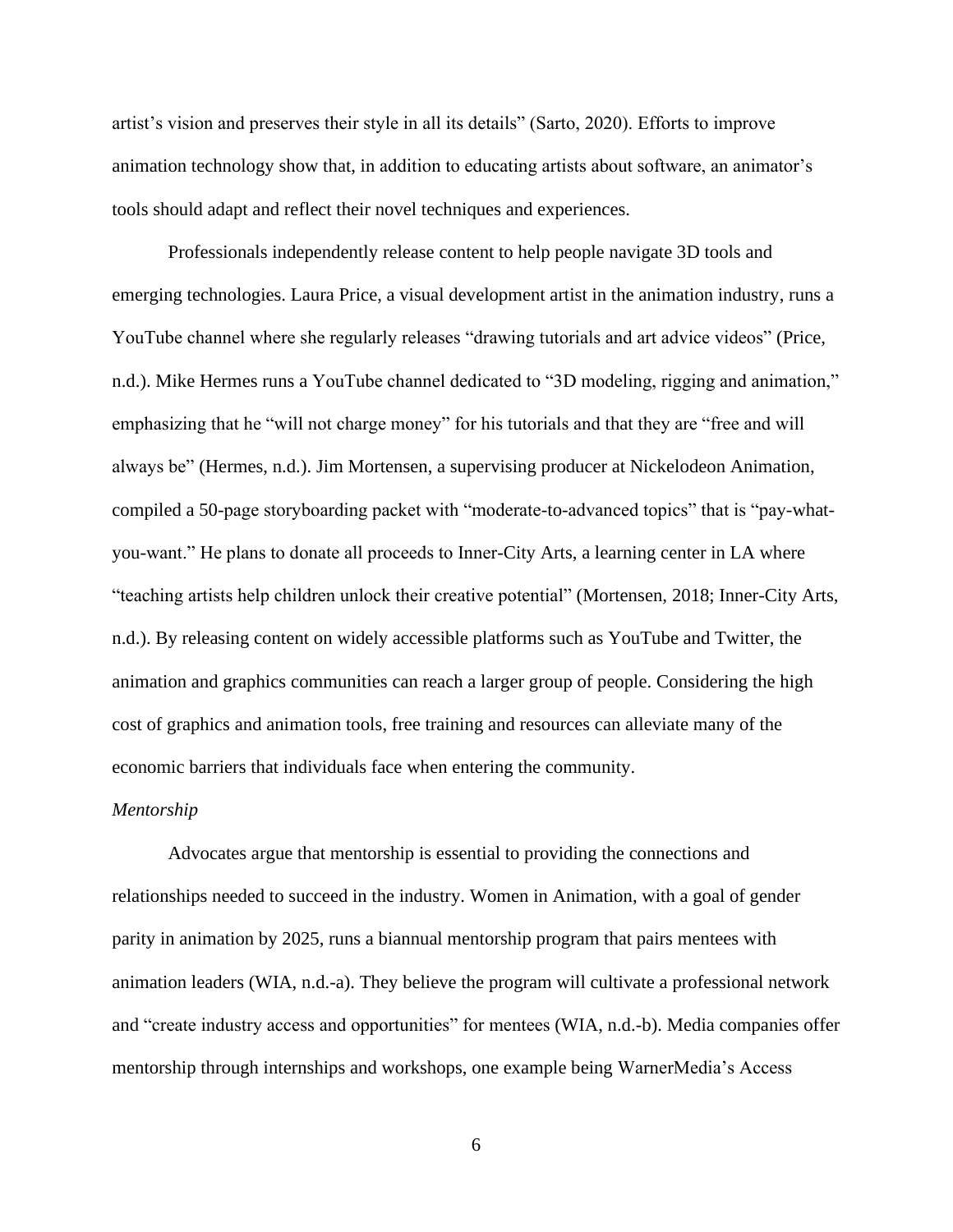Writers Program. The half-year virtual program aims to "provide marginalized voices a pathway for entry into the television industry through instruction, mentorship and exposure" (WarnerMedia, n.d.). Professionals also offer mentorship through informal means, such as offering one-on-one advice through social media or personal workshops. Phil Rynda of Netflix Animation offered to mentor "5 black artist mentees" for 12 months, encouraging them to share artwork and an area they are "hoping to improve" (Rynda, 2020). Mentorship not only provides mentees with information and connections to enter the industry, but also fosters psychological safety. By interacting with individuals from similar backgrounds and experiences, they can feel welcome in the animation community and feel as if success is possible.

#### **Industry Efforts**

#### *Hiring Practices and Outreach*

Studio giants have acknowledged their global presence and the need for concrete internal change. Many have established initiatives and departments dedicated to adding diverse voices to their teams, often through better hiring practices and outreach efforts. Pixar's Diversity, Inclusion, Belonging, and Outreach group aims to build a "diverse workforce" through "university outreach, conferences, community events and organizational partnerships" (Pixar, n.d.-a). The Pixar Undergraduate Program (PUP) allows undergraduate students from across the world to participate in a twelve-week summer course in technical direction (Pixar, n.d.-b). Former PUP student David Luoh praises the program for opening his eyes to the "inspiring work happening in the space between technology and art." Pete Doctor, Pixar's Chief Creative Officer, argues that in order for their films to "speak to everyone," their filmmakers must "reflect the full diversity of the world." Pixar's president, Jim Morris, adds that such efforts ensure that their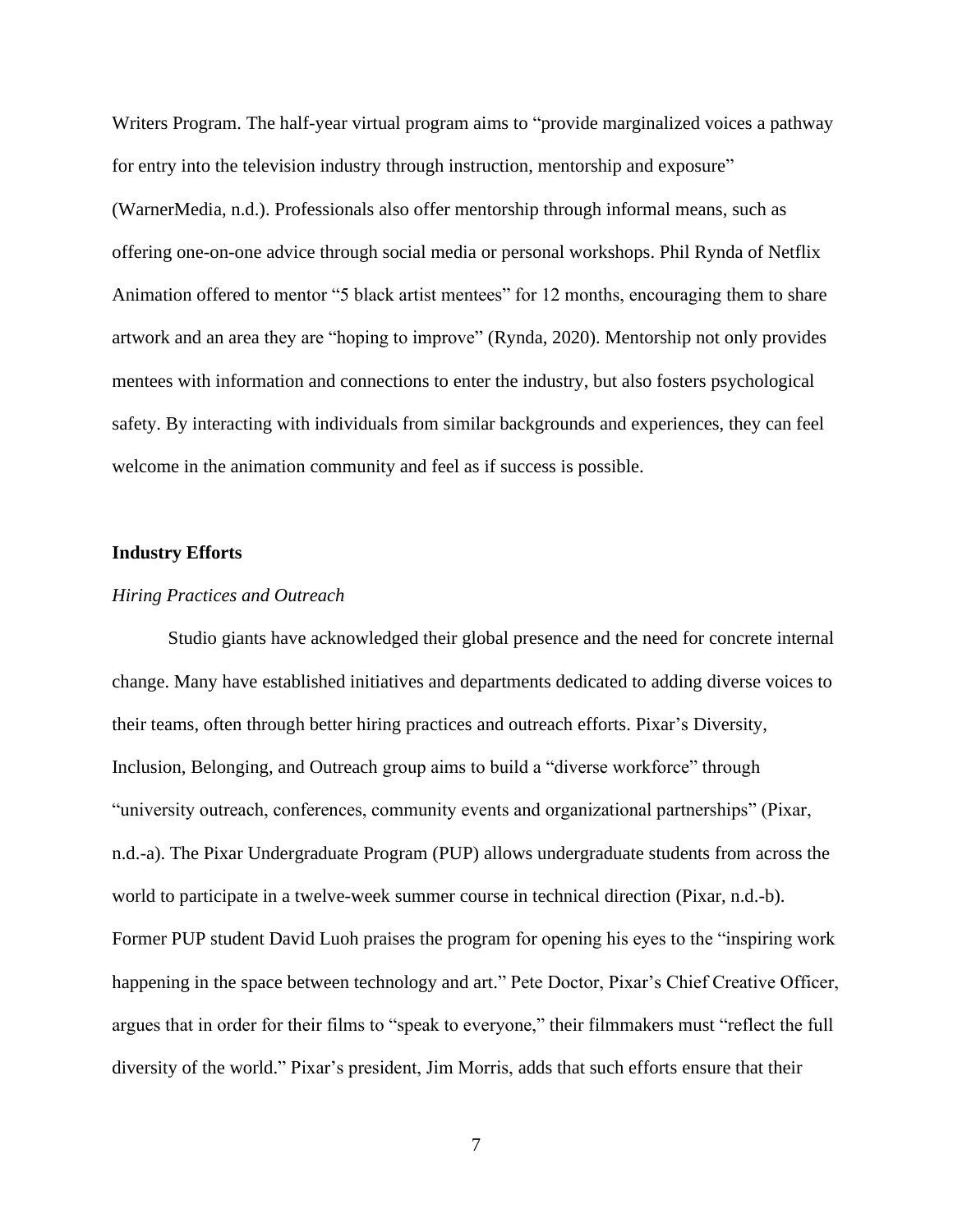team "represents the whole of that audience" and allows everyone "to see a bit of themselves on the screen" (Pixar, n.d.-a).

Other major animation companies have followed in Pixar's footsteps. Disney announced plans to deepen relationships with Historically Black Colleges and Universities (HBCUs), which they believe will help them "grow, innovate, and create the best stories." By establishing "student internships, mentorship opportunities, and inclusive hiring practices," they hope to create a "robust" and "long-term pipeline of Black talent" (Collier, 2020). The Universal and DreamWorks Global Talent Development & Inclusion department claims to prioritize stories with "inclusive narratives that reflect the global audience" (Universal, n.d.). The department plans to "develop a pool of creative talent" through outreach efforts and educational programs (Universal Pictures, 2019). Corporate statements reveal that, by recruiting and giving creative control to diverse talent, large animation companies can increase their appeal and profitability among a varied audience. By including more voices in the process, companies can achieve the authenticity and lasting connections they wish to have with their growing international market. *Expanding Creative Control*

Studios have established advisory boards to maintain cultural integrity during the creative process. Pixar has employee "culture trusts," which they believe will help their films "get the details correct" and ensure that their representations are "culturally competent." Aphton Corbin, a Pixar story artist, contends that culture trusts give creative teams "personal insights" and "authenticity" during the moviemaking process (Pixar, n.d.-a). Jessica Heidt, a Pixar script supervisor, developed a software program to track diversity in Pixar films. She is passionate about capturing "inclusive and authentic stories" from a diverse community (Heidt, n.d.). The Walt Disney Company has an advisory council comprised of advocacy groups who are "at the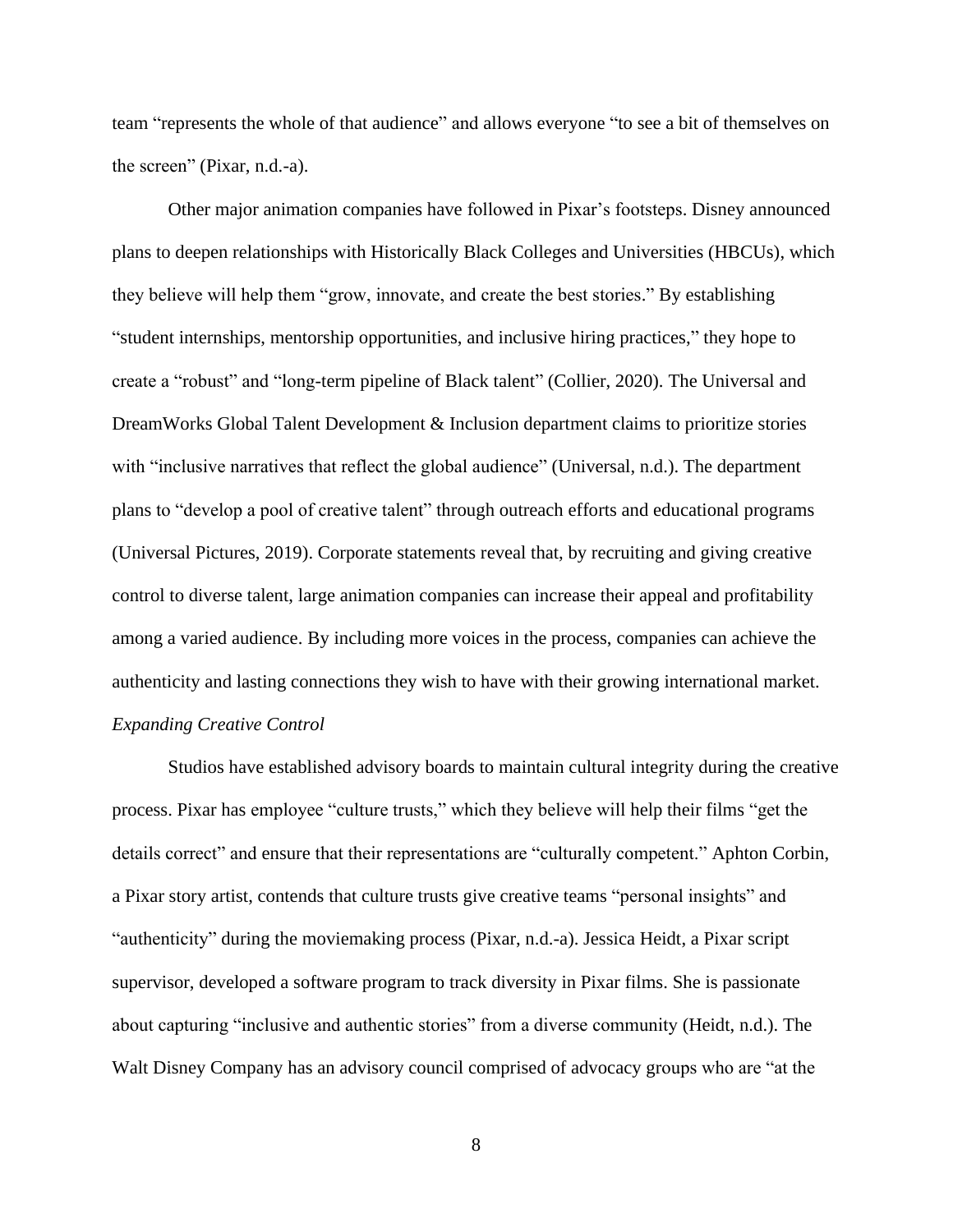forefront of driving narrative change in media and entertainment." The council provides projects with "ongoing guidance" and "thought leadership on critical issues and shifting perceptions" (The Walt Disney Company, n.d.-b). Universal and DreamWorks promise to provide "diversity and inclusion notes and recommendations" to their productions (Universal Pictures, 2019).

Animation and graphics organizations have platforms to provide worldwide exposure to diverse artists and their stories. Pixar's SparkShorts program is designed to "discover new storytellers, explore new storytelling techniques, and experiment with new production workflows." According to Erica Milsom, director of Pixar short *Loop*, SparkShorts is seeking stories from "directors who haven't traditionally gotten to control the narrative" (Pixar, n.d.-a). In 2019, Walt Disney Studios launched the Disney Launchpad: Shorts Incubator competition, an opportunity for "directors from underrepresented backgrounds to create an original, live-action short" for Disney+ (The Walt Disney Company, n.d.-a). *Inside Pixar*, a Disney+ docuseries, aims to provide an "inside look" into the "people, artistry, and culture of Pixar Animation Studios." The show promotes "personal and cinematic stories" that would otherwise remain unseen by the general audience (Disney+, n.d.). The Visual Effects Society (VES) announced a partnership with Autodesk, a leader in 3D graphics and entertainment software. VES plans to "shine a light on diversity" in visual effects by promoting talks from underrepresented professionals, giving them a "new platform for inspired storytelling" (2019).

#### **Social and Cultural Pressures**

Civil rights and equality organizations have denounced some media works for promoting negative stereotypes and recognized other programs for their success in setting a high diversity standard. The NAACP has criticized Hollywood for being "curiously intransigent," calling out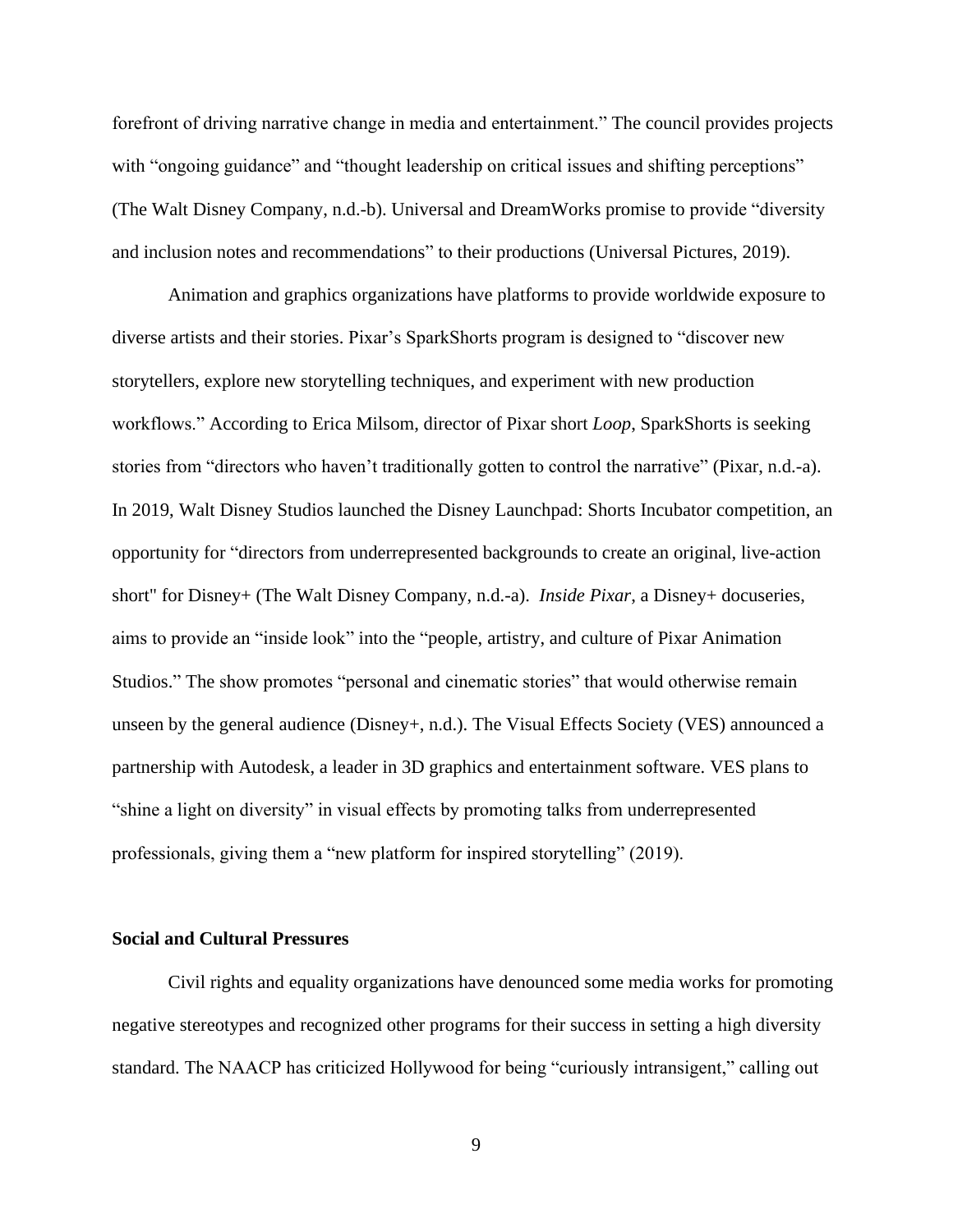the "brazenly racist" film *Birth of a Nation* in 1915 and continuing to campaign for the lack of representation onscreen throughout the  $20<sup>th</sup>$  and early  $21<sup>st</sup>$  centuries (NAACP, n.d.). The group aims to hold the entertainment industry "accountable for advancing diversity in front of and behind the lens" through the NAACP Image Awards. The awards recognize outstanding performances by people of color in entertainment and serve as a "celebration" of their stories (NAACP, n.d.; NAACP Image Awards, n.d.). GLAAD speaks out about "why anti-LGBTQ attitudes and content have no place in media," releasing annual diversity reports and highlighting a "slew of anti-LGBTQ moments" in its 2015 video "Hollywood Must Do Better" (GLAAD, n.d.-a). The organization also manages the GLAAD Media Awards, which honor media that portrays a "fair, accurate, and inclusive" representation of the LGBTQ community (GLAAD, n.d.-b). Advocacy groups not only provide awareness about internal problems, but also give exemplary stories exposure through awards. This recognition incentivizes desirable content and sets positive expectations for the industry.

Fans can catalyze change by challenging the lack of onscreen diversity. Many use social media to promote reform and voice their opinions about current content. After viewing the final season of *She-Ra*, a fan thanked showrunner Noelle Stevenson on Twitter, arguing that the show would be "impactful on the queer youth of today" (Aislynn, 2020). A fan of Netflix show *Tuca & Bertie* urged the platform to renew the cartoon because she has rarely seen media that has "realistically represented" her experience as a woman (Magaña, 2019). Fans also target institutions they associate with the status quo. The 2015 #OscarsSoWhite campaign placed the Academy of Motion Picture Arts and Sciences (AMPAS) in the "crosshairs of advocates" and prompted new inclusion criteria for its Oscars nomination process (Smith et al., 2016). The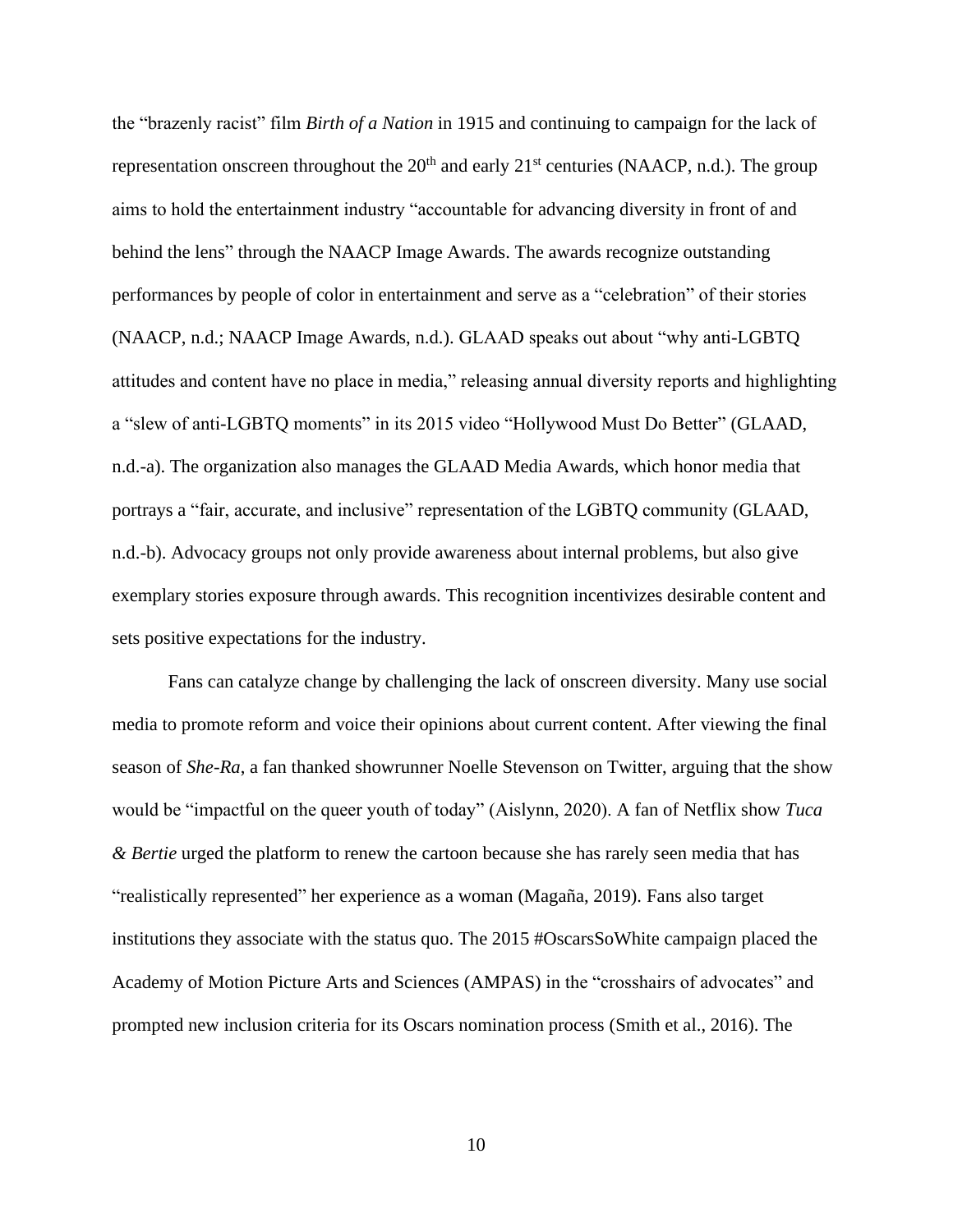Academy hopes that the new standards will "better reflect the diversity of the movie-going audience" (Academy, 2020).

Outside pressures from fans show how online movements and opinions can ignite change. Social media provides a platform for marginalized groups to bring important issues to the forefront and generate discussion that encourages media organizations to address the issues. Positive and negative fan reviews, similar to awards, provide instant feedback to studios and can promote more diverse content. When #BlackLivesMatter resurfaced during U.S. protests against police brutality in 2020, reformers used the momentum to call for extensive change in animation. Joan Baker, a Black voice actor, believes the protests put the conversation about racial equality "front and center" and show that "something transformative is happening" (Sayej, 2020). White actors voicing Black characters responded to the pressure. Jenny Slate walked away from her biracial character on the animated show *Big Mouth*, explaining that her involvement in the role was "an erasure of Black people" and that "Black characters on an animated show should be played by Black people" (Slate, 2020). Kristen Bell, who voiced biracial character Molly in *Central Park*, tweeted that it was time to acknowledge her "act of complicity" and stepped down from the role (Bell, 2020).

## **Conclusion**

Enhancing diversity in the creative process does not solely depend on a specific strategy nor purely internal change. Internal and external forces work together to increase awareness, provide resources, and build the infrastructure to support a diverse workforce. However, this brings into question whether the presence of diversity strategies alone is enough to indicate effectiveness. Future work may examine the impact and any lasting changes of these initiatives within the animation and graphics industry. Some reformers note that "diversity does not stick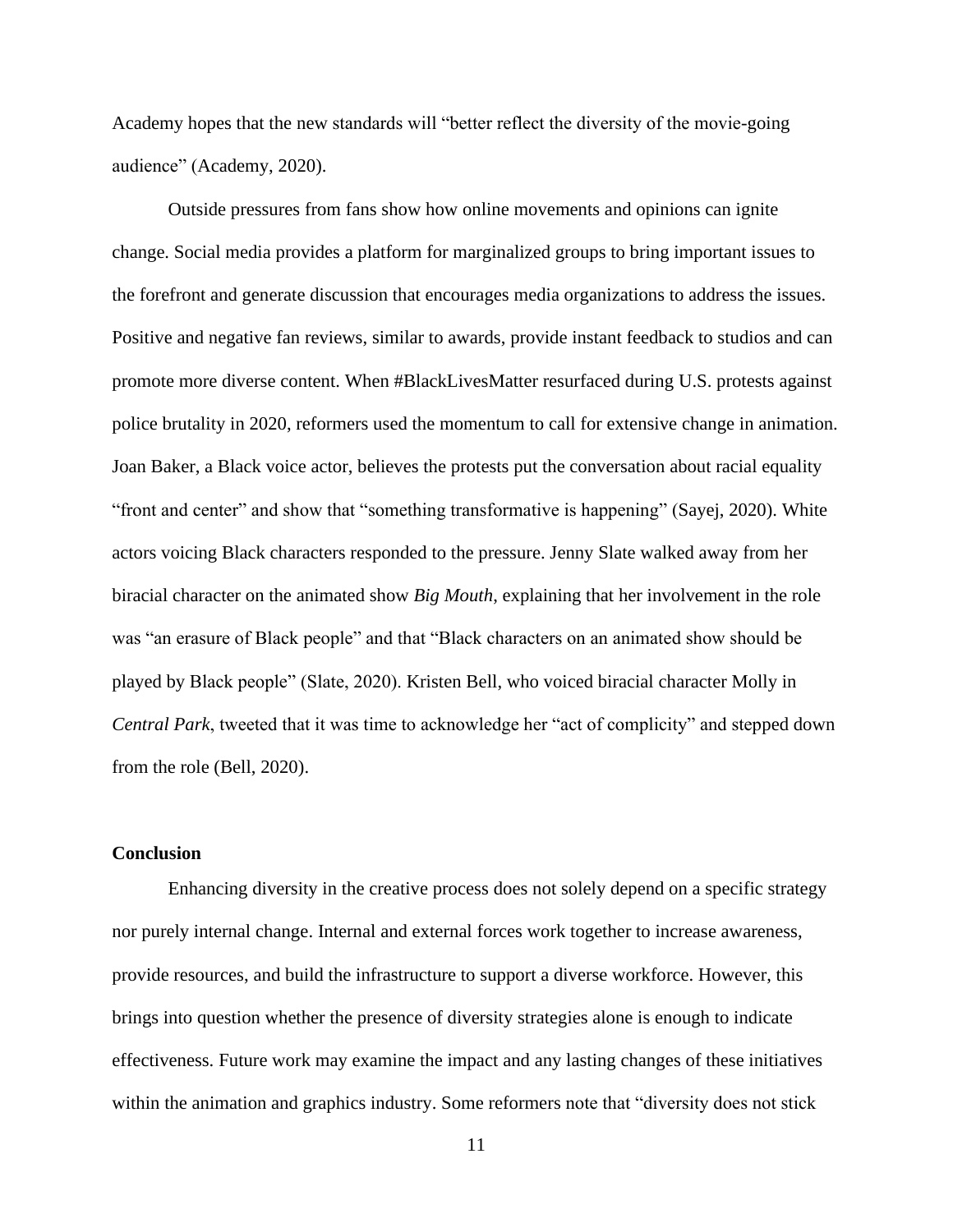without inclusion," suggesting that, to maintain representation, media companies need the mechanisms to retain diverse talent (Sherbin and Rashid, 2017). If companies create an environment where diverse creatives do not feel welcome to share their novel ideas, they inhibit the potential for varied stories. Companies and organizations working beyond the Western entertainment scene can also engage in this conversation. Animation continues to have an especially large presence in eastern Asia and a growing presence in other areas of the world. International studios, such as Japan's Studio Ghibli, are comparable to the likes of Disney or Pixar in terms of technical prowess and storytelling impact. The United States' diverse and large population further presses the need for diversity in any field. As international companies expand their reach, they may feel compelled to change and adapt their storytelling techniques to reflect their growing audience.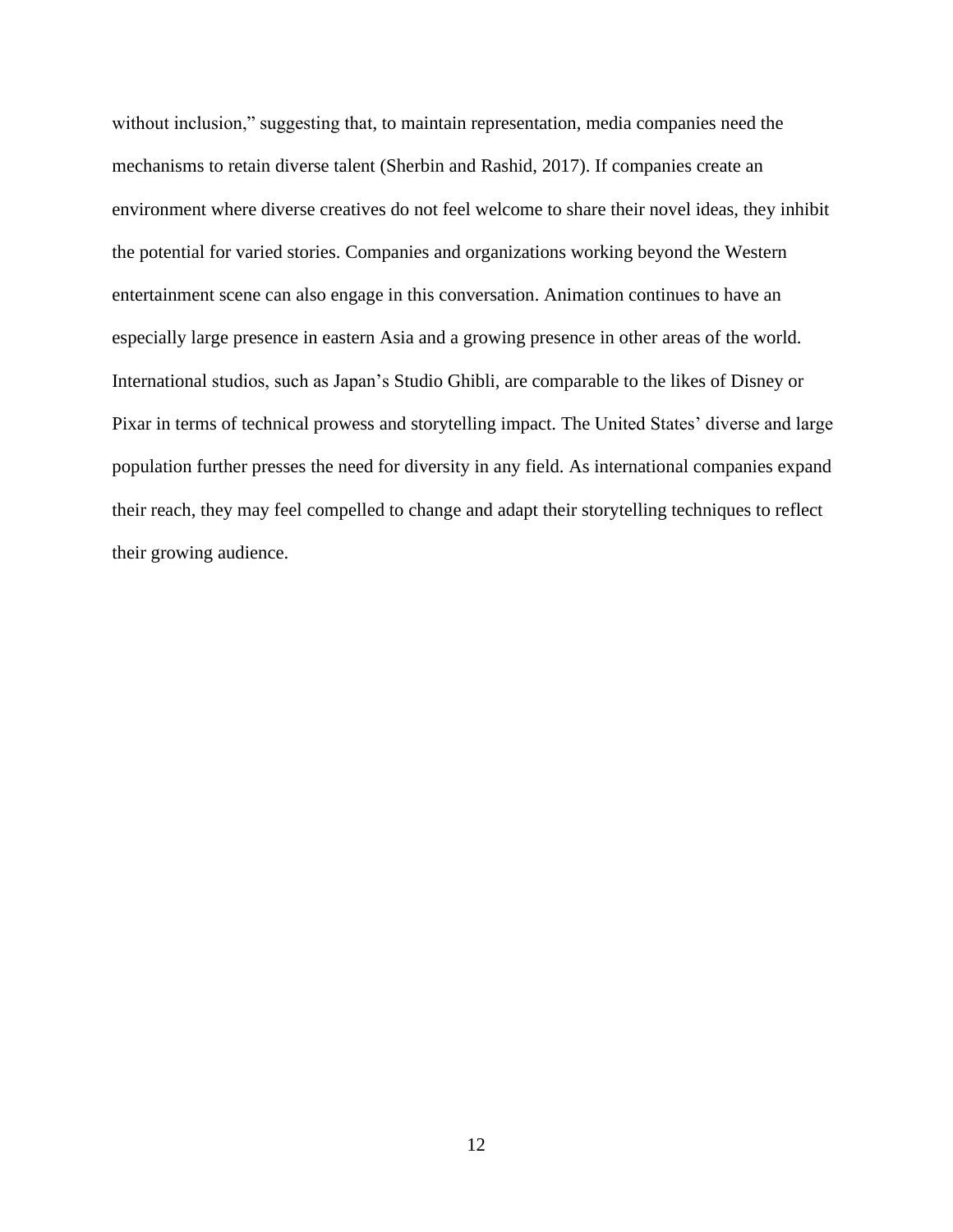## **References**

ACM SIGGRAPH. (2020, March 28). Diversity and Inclusion. https://www.siggraph.org/connect/diversity-and-inclusion/

- Aislynn. [@loveunholycs]. (2020, May 15). im sobbing so hard. noelle.... thank you. this is going to be so impactful on the queer youth of today. [Tweet]. https://twitter.com/loveunholycs/status/1261264428676403200
- AMPAS (2020, September 10). Academy of Motion Picture Arts and Sciences. Academy Establishes Representation and Inclusion Standards for Oscars® Eligibility. Oscars.Org. https://www.oscars.org/news/academy-establishesrepresentation-and-inclusion-standards-oscarsr-eligibility
- Arora, Sunny. (2018, April 10). The Evolution of Animation: From Entertainment to Business Videos – A Brief Journey Through Time. Broadcast2World. https://www.b2w.tv/blog/theevolution-of-animation-a-brief-journey-through-time
- ASWF (2020, August 27). Academy Software Foundation. Addressing the State of Diversity & Inclusion in Open Source VFX Communities. https://www.aswf.io/news/diversity\_inclusion/
- Black N' Animated. (n.d.). PodBean.<https://blacknanimated.podbean.com/>
- Bell, Kristen. [@KristenBell]. (2020, June 24). This is a time to acknowledge our acts of complicity. Heres 1 of mine. Playing the Molly in Central Park [Tweet]. https://twitter.com/KristenBell/status/1275946517107335168
- Collier, Courtnee. (2020, October 23). Disney Working with Historically Black Colleges and Universities to Inspire the Next Gen to Dream Big. Disney Parks Blog. [https://disneyparks.disney.go.com/blog/2020/10/disney-working-with-historically-black](https://disneyparks.disney.go.com/blog/2020/10/disney-working-with-historically-black-colleges-and-universities-to-inspire-the-next-gen-to-dream-big/)[colleges-and-universities-to-inspire-the-next-gen-to-dream-big/](https://disneyparks.disney.go.com/blog/2020/10/disney-working-with-historically-black-colleges-and-universities-to-inspire-the-next-gen-to-dream-big/)
- Computing Research Association Widening Participation. (2017, April 13). Diversity in STEM – Important for Society, Good for Business. [https://cra.org/cra-wp/diversity-stem](https://cra.org/cra-wp/diversity-stem-important-society-good-business/)[important-society-good-business/](https://cra.org/cra-wp/diversity-stem-important-society-good-business/)
- Disney+. (2020). Inside Pixar [Docuseries]. [https://www.disneyplus.com/series/inside](https://www.disneyplus.com/series/inside-pixar/QvnA6QJC9SYi)[pixar/QvnA6QJC9SYi](https://www.disneyplus.com/series/inside-pixar/QvnA6QJC9SYi)
- Dobrow, Julie, Gidney, Calvin, and Burton, Jennifer. (2018, March 07). Why it's so important for kids to see diverse TV and movie characters. The Conversation. [https://theconversation.com/why-its-so-important-for-kids-to-see-diverse-tv-and-movie](https://theconversation.com/why-its-so-important-for-kids-to-see-diverse-tv-and-movie-characters-92576)[characters-92576](https://theconversation.com/why-its-so-important-for-kids-to-see-diverse-tv-and-movie-characters-92576)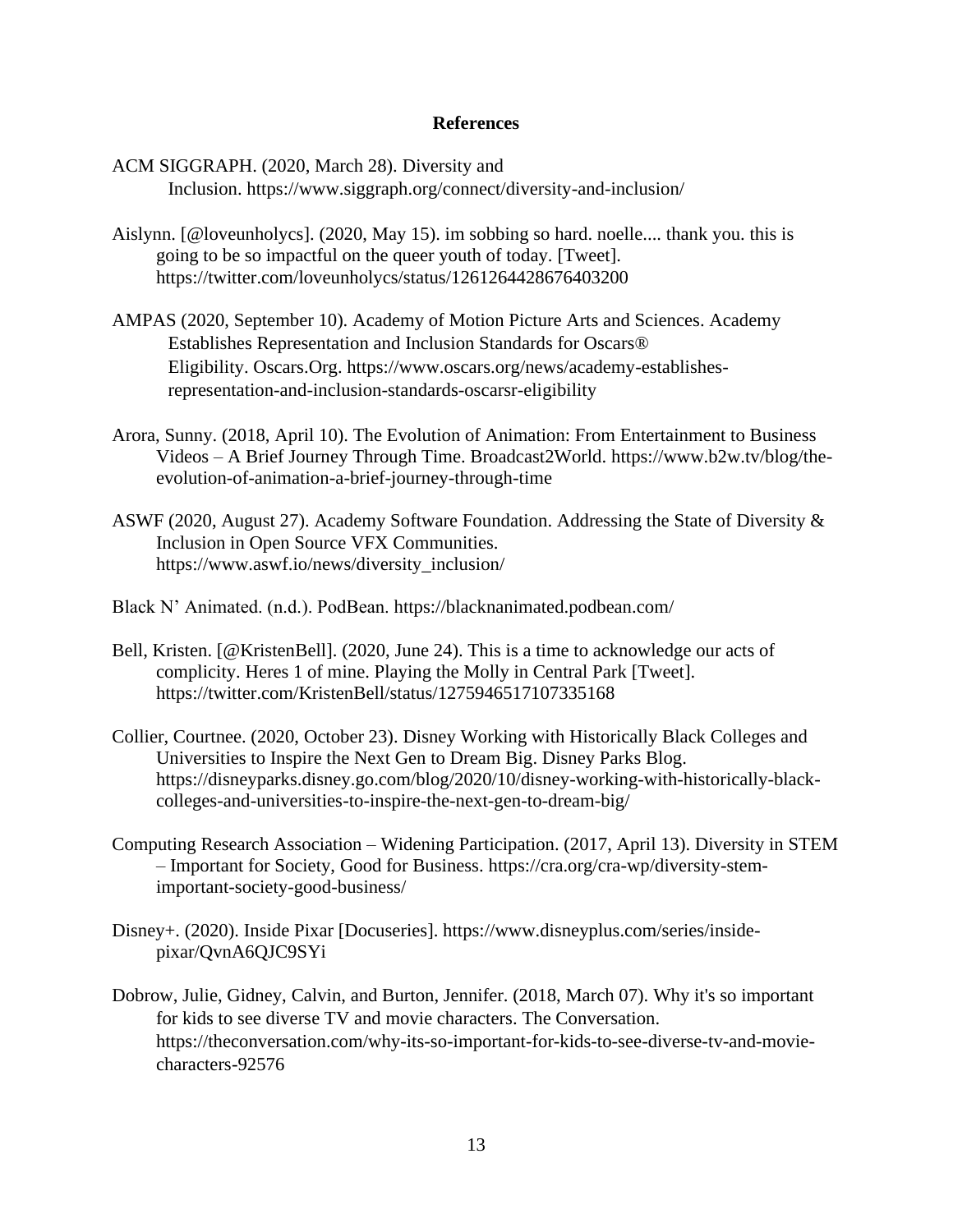- Edmondson, Amy and Roloff, Kathryn. (2009). Leveraging Diversity Through Psychological Safety. *Team Effectiveness in Complex Organizations: Cross-disciplinary Perspectives and Approaches*. Harvard.
- GLAAD. (n.d.-a). Entertainment Media.<https://www.glaad.org/entertainment>
- GLAAD. (n.d.-b). 32nd Annual GLAAD Media Awards.<https://www.glaad.org/mediaawards/32>
- Hermes, Mike. (n.d.). About [YouTube channel]. YouTube. [https://www.youtube.com/channel/UCNWfrhzNRMYx\\_p1YIUKVDKQ/about](https://www.youtube.com/channel/UCNWfrhzNRMYx_p1YIUKVDKQ/about)
- Heidt, Jessica. (n.d.). About [LinkedIn page]. LinkedIn. [https://www.linkedin.com/in/jessica](https://www.linkedin.com/in/jessica-heidt)[heidt](https://www.linkedin.com/in/jessica-heidt)
- Inner-City Arts [InnerCityArts]. (n.d.). A learning oasis in the heart of Downtown Los Angeles where professional teaching artists help children unlock their creative potential [Twitter bio].<https://twitter.com/InnerCityArts>
- Jenson, Joli. (1992). Fandom as Pathology: The Consequences of Characterization. In L. Lewis (Ed.), *The Adoring Audience: Fan Culture and Popular Media*. (pp. 9-26). London: Routledge.
- Jernigan, David and Wright, Patricia. (1996). Media Advocacy: Lessons from Community Experiences. *Journal of Public Health Policy*, 17:3, 306-330. JSTOR.
- Juwono, Jessie. [@jessiejuwono]. (2020, May 30). The animation industry needs more diversity, so here's a thread with resources! [Tweet]. https://twitter.com/jessiejuwono/status/1266585150743175169
- Lewis et al. (2019). Alignment of Goals and Perceptions of Computing Predicts Students' Sense of Belonging in Computing. *Proceedings of the 2019 ACM Conference on International Computing Education* (Jul.), 11-19. ACM Digital Library.

Price, Laura. (n.d.) About. <https://www.luludraws.com/about>

- Magaña, Monica. [@MonicaM\_art]. (2019, July 24). RENEW TUCA AND BERTIE, I have rarely ever seen a show that has so realistically represented my experience as a woman [Tweet]. [https://twitter.com/MonicaM\\_art/status/1154171309011554304](https://twitter.com/MonicaM_art/status/1154171309011554304)
- Meyer, Andrew. (2016). Animation or Cartoons: An American Dilemma. [Honor's Project, Seattle Pacific University]. Digital Commons @ SPU.
- Mortensen, Jim. [@jimmortensen]. (2018, November 7). Hi! I put up a 50 page packet of Storyboard Tips covering some moderate-to-advanced topics (POV, cinematic shots, etc). [Tweet]. <https://twitter.com/jimmortensen/status/1060349618611924992>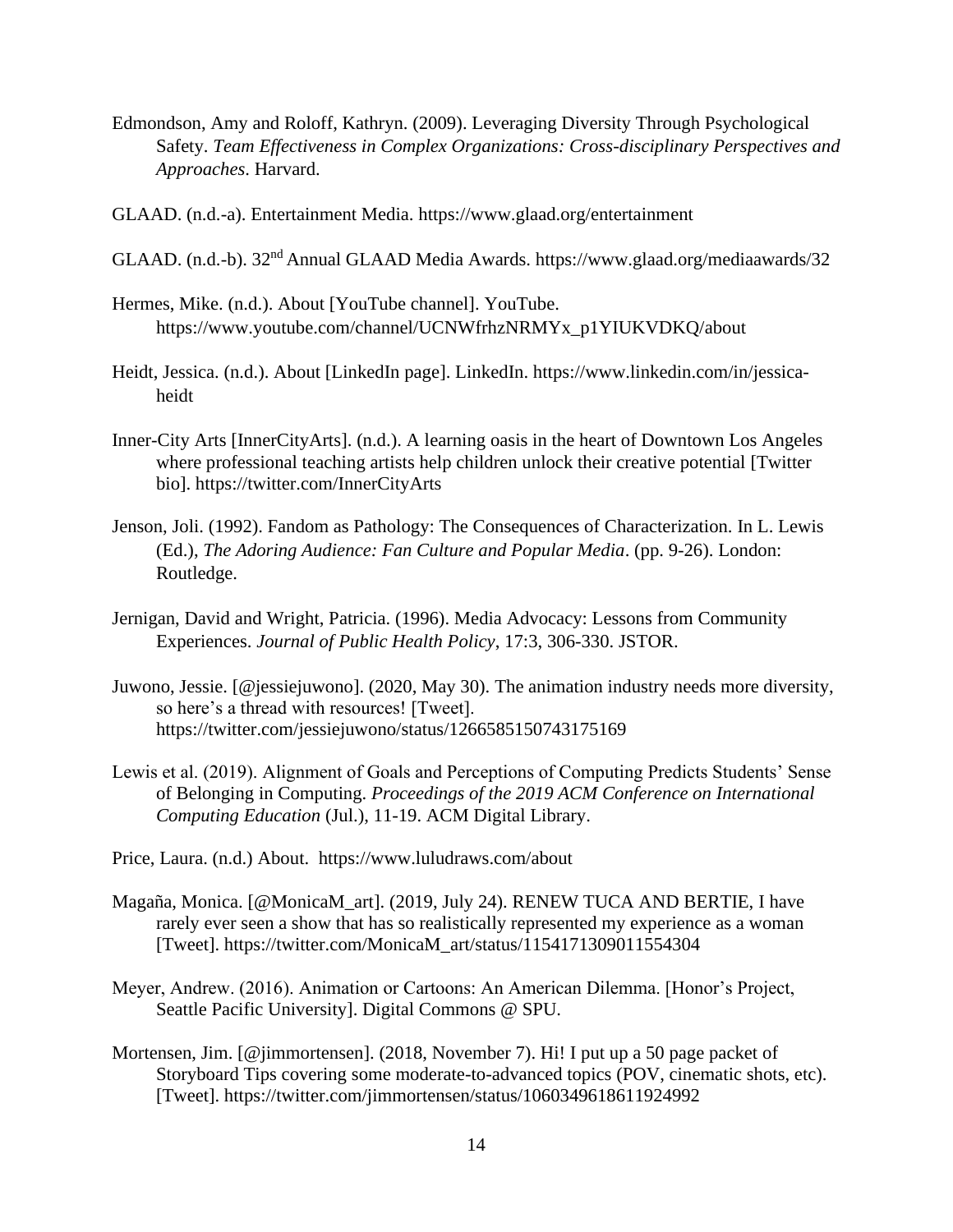- Murrar, Sohad and Brauer, Markus. (2018). Entertainment-education effectively reduces prejudice. *Group Processes & Intergroup Relations*, 21:7, 1053-1077. ResearchGate.
- NAACP (n.d.). National Association for the Advancement of Colored People. NAACP Hollywood Bureau.<https://www.naacp.org/campaigns/naacp-hollywood-bureau/>
- NAACP Image Awards (n.d.). 52<sup>nd</sup> NAACP Image Awards.<https://naacpimageawards.net/>
- Osborne, Bobby. (2013). An Examination of why Animation Should Target a Broader Demographic [Master's thesis, Savannah College of Art and Design]. SCAD Digital Collections.
- Paulus, Paul, van der Zee, Karen, and Kenworthy, Jared. (2016). Cultural Diversity and Team Creativity. In V. P. Glaveanu (Ed.), *The Palgrave Handbook of Creativity and Cultural Research*. (pp. 57-76). Palgrave Macmillan.
- Pixar Animation Studios (n.d.-a). Diversity, Inclusion, Belonging, & Outreach. https://www.pixar.com/inclusion
- Pixar Animation Studios (n.d.-b). Internships at Pixar.<https://www.pixar.com/internships>
- Rynda, Phil. [@philrynda]. (2020, May 29). I'll take on 5 black artist mentees for the next 12 months. We'll meet once a month (and figure out [Tweet]. <https://twitter.com/philrynda/status/1266554328405295105>
- Sandlin, Jennifer A., and Garlen, Julie C. (2017). Magic everywhere: Mapping the Disney curriculum. *Review of Education, Pedagogy, and Cultural Studies* (Apr.), 39:2, 190-219. ResearchGate.
- Sands, Lindsey. (2020). What goes into successful diversity and inclusion initiatives in entertainment? Lessons from advocates of creative talent [Master's thesis, Pepperdine University]. Pepperdine Digital Commons.
- Sarto, Dan. (2020, October 27). Secret Weapons Announces EbSynth Rotoscopy Automation Tool Beta. Animation World Network. [https://www.awn.com/news/secret-weapons](https://www.awn.com/news/secret-weapons-announces-ebsynth-rotoscopy-automation-tool-beta)[announces-ebsynth-rotoscopy-automation-tool-beta](https://www.awn.com/news/secret-weapons-announces-ebsynth-rotoscopy-automation-tool-beta)
- Sayej, Nadja. (2020, July 28). What Black Voice Actors Want Hollywood to Do Next. Vulture. https://www.vulture.com/article/black-voice-actors-hollywood-tv-whitewashing.html
- Sherbin, Laura and Rashid, Ripa. (2017, February 1). Diversity Doesn't Stick Without Inclusion. Harvard Business Review. <https://hbr.org/2017/02/diversity-doesnt-stick-without-inclusion>
- Sisson, Dylan. (2020, October 18). Pixar's RenderMan: The Latest and Greatest. VIEW Conference.<https://www.viewconference.it/article/358/dylan-sisson-at-view-2020>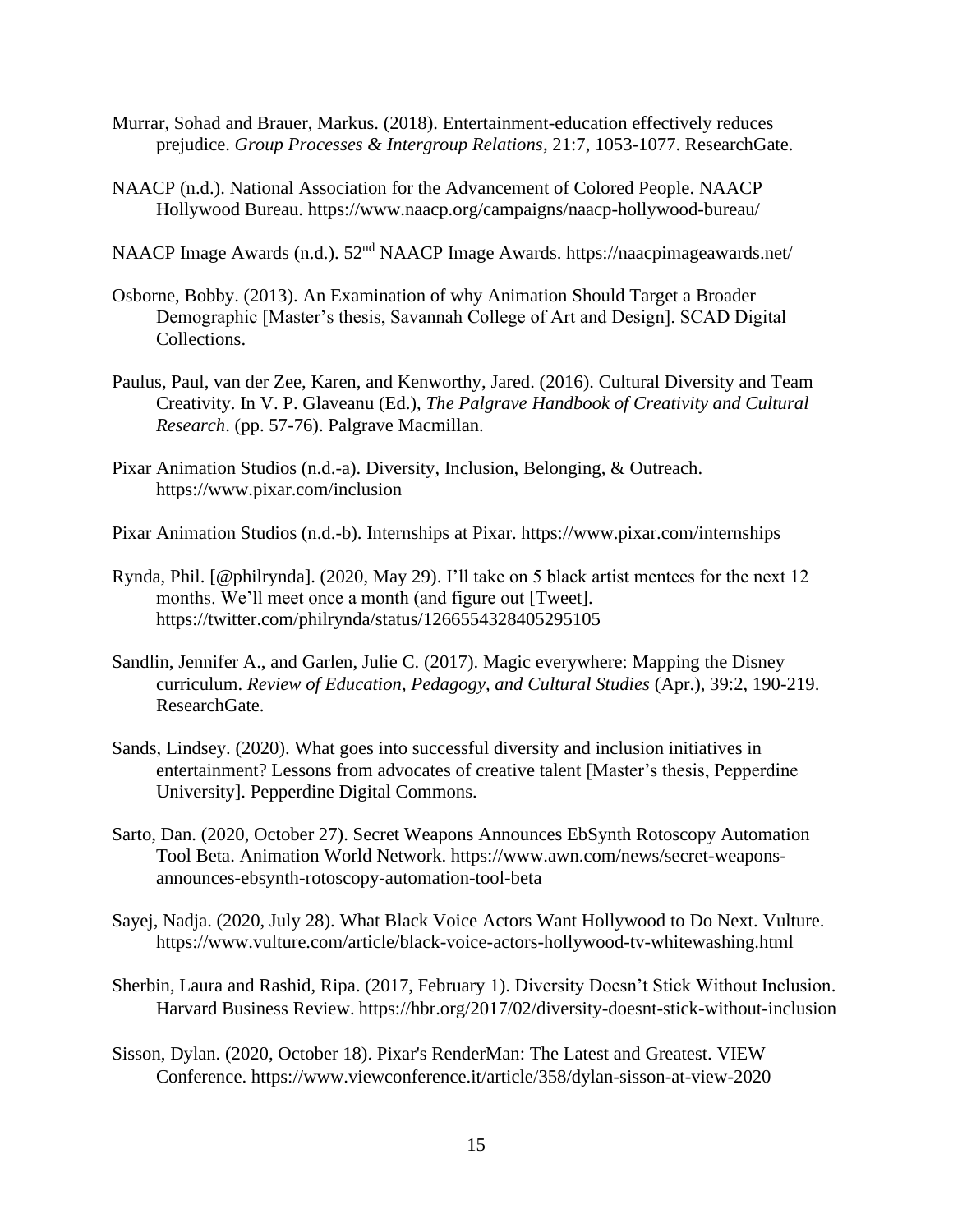- Slate, Jenny. [@jennyslate]. (2020, June 24). I have come to the decision today that I can no longer play the character of "Missy" on the animated [Instagram post]. https://www.instagram.com/p/CB1JlSqFXT8/
- Smith, Stacy, Choueiti, Mark, Pieper, Katherine, Case, Ariana, and Marsden, Justin. (2016). Inequality in 800 Popular Films: Examining Portrayals of Gender, Race/Ethnicity, LGBT, and Disability from 2007-2015. *USC Annenberg Inclusion Initiative Review* (Sep.).
- Smith, Stacy, Choueiti, Mark, Pieper, Katherine, Case, Ariana, and Choi, Angel. (2018). Inequality in 1,100 Popular Films: Examining Portrayals of Gender, Race/Ethnicity, LGBT & Disability from 2007 to 2017. *USC Annenberg Inclusion Initiative Review* (Jul.).
- Smith, Stacy, Choueiti, Mark, Pieper, Katherine, Clark, Hannah, Case, Ariana, Choi, Angel, and Yao, Kevin. (2019). Increasing Inclusion in Animation: Investigating Opportunities, Challenges, and the Classroom to the C-Suite Pipeline. *USC Annenberg Inclusion Initiative Review* (Jun.).
- Szekeres, Hanna, Shuman, Eric, and Saguy, Tamar. (2020). Views of sexual assault following #MeToo: The role of gender and individual differences. *Personality and Individual Differences,* 166. ScienceDirect.
- Tsui, Lisa. (2007). Effective Strategies to Increase Diversity in STEM Fields: A Review of the Research Literature. *The Journal of Negro Education,* 76:4, 555-581. JSTOR.
- Universal Global Talent Development and Inclusion. (n.d.). About. <https://www.universaltalentdevelopment.com/about>
- Universal Pictures. (2019, November 13). Universal's Global Talent Development & Inclusion Group Launches Universal Animation Writers Program. https://www.universalpictures.com/news/universal-global-talent-development-andinclusion-group-launches-universal-animation-program
- The Walt Disney Company. (n.d.-a). Diversity & Inclusion. <https://thewaltdisneycompany.com/diversity-inclusion/>
- The Walt Disney Company. (n.d.-b). Stories Matter. <https://storiesmatter.thewaltdisneycompany.com/>
- VES (2019, September 26). Visual Effects Society. Visual Effects Society and Autodesk Launch New Initiative to Spotlight Diversity in VFX. [https://www.visualeffectssociety.com/press](https://www.visualeffectssociety.com/press-releases/visual-effects-society-and-autodesk-launch-new-initiative-to-spotlight-diversity-in-vfx/)[releases/visual-effects-society-and-autodesk-launch-new-initiative-to-spotlight-diversity](https://www.visualeffectssociety.com/press-releases/visual-effects-society-and-autodesk-launch-new-initiative-to-spotlight-diversity-in-vfx/)[in-vfx/](https://www.visualeffectssociety.com/press-releases/visual-effects-society-and-autodesk-launch-new-initiative-to-spotlight-diversity-in-vfx/)
- WarnerMedia. (n.d.). WarnerMedia Access Writers Program. <https://warnermediaaccess.submittable.com/submit>